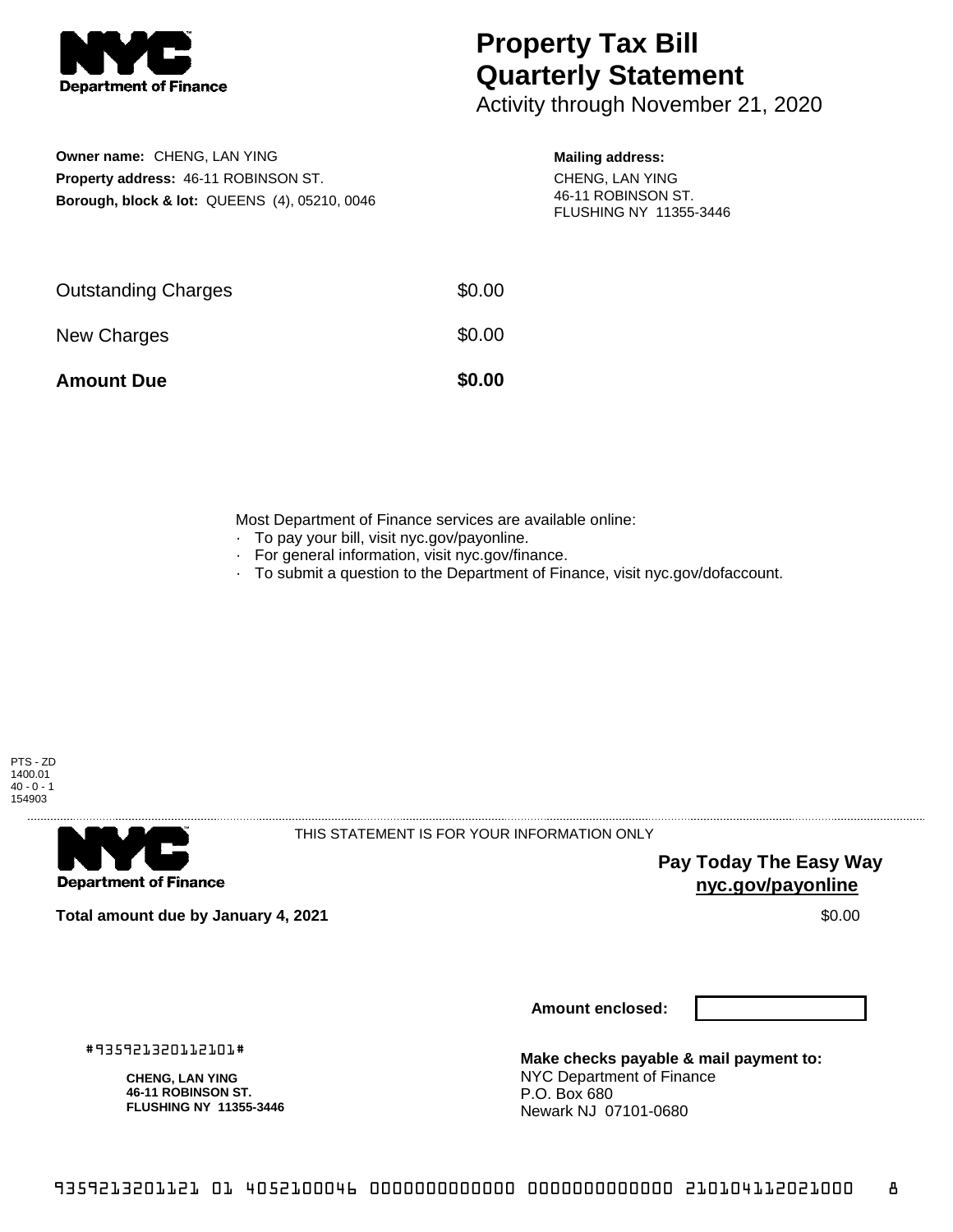

| <b>Previous Charges</b><br>Total previous charges including interest and payments |                          | Amount<br>\$0.00 |                                         |
|-----------------------------------------------------------------------------------|--------------------------|------------------|-----------------------------------------|
|                                                                                   |                          |                  | <b>Current Charges</b>                  |
| Finance-Property Tax<br><b>Adopted Tax Rate</b><br>Payment                        | 11/03/2020               | 01/01/2021       | \$3,576.94<br>$$-42.08$<br>$$-3,576.94$ |
| Payment Adjusted                                                                  | 01/01/2021               |                  | \$42.08                                 |
| <b>Total current charges</b>                                                      |                          |                  | \$0.00                                  |
| <b>Tax Year Charges Remaining</b>                                                 | <b>Activity Date</b>     | <b>Due Date</b>  | <b>Amount</b>                           |
| Finance-Property Tax<br>Adopted Tax Rate                                          |                          | 04/01/2021       | \$3,576.94<br>$$-42.08$                 |
| <b>Early Payment Discount</b>                                                     |                          | 04/01/2021       | $$-12.16$                               |
| <b>Early Payment Discount</b><br>Payment<br>Payment Adjusted                      | 11/03/2020<br>01/01/2021 | 04/01/2021       | \$0.14<br>$$-3,564.78$<br>\$41.94       |
| Total tax year charges remaining                                                  |                          |                  | \$0.00                                  |
| <b>Overpayments/Credits</b>                                                       | <b>Activity Date</b>     | <b>Due Date</b>  | Amount                                  |
| <b>Credit Balance</b>                                                             |                          | 11/03/2020       | $$-84.02$                               |

**Total overpayments/credits remaining on account \$84.02**

You must apply for a refund or a transfer of credits resulting from overpayments within six years of the date of **the overpayment or credit. Please note that overpayments and credits are automatically applied to unpaid taxes.**

### **Home banking payment instructions:**

- 1. **Log** into your bank or online bill pay website.
- 2. **Add** the new payee: NYC DOF Property Tax. Enter your account number, which is your boro, block and lot, as it appears here: 4-05210-0046 . You may also need to enter the address for the Department of Finance. The address is P.O. Box 680, Newark NJ 07101-0680.
- 3. **Schedule** your online payment using your checking or savings account.

#### **Did Your Mailing Address Change?** If so, please visit us at **nyc.gov/changemailingaddress** or call **311.**

When you provide a check as payment, you authorize us either to use information from your check to make a one-time electronic fund transfer from your account or to process the payment as a check transaction.